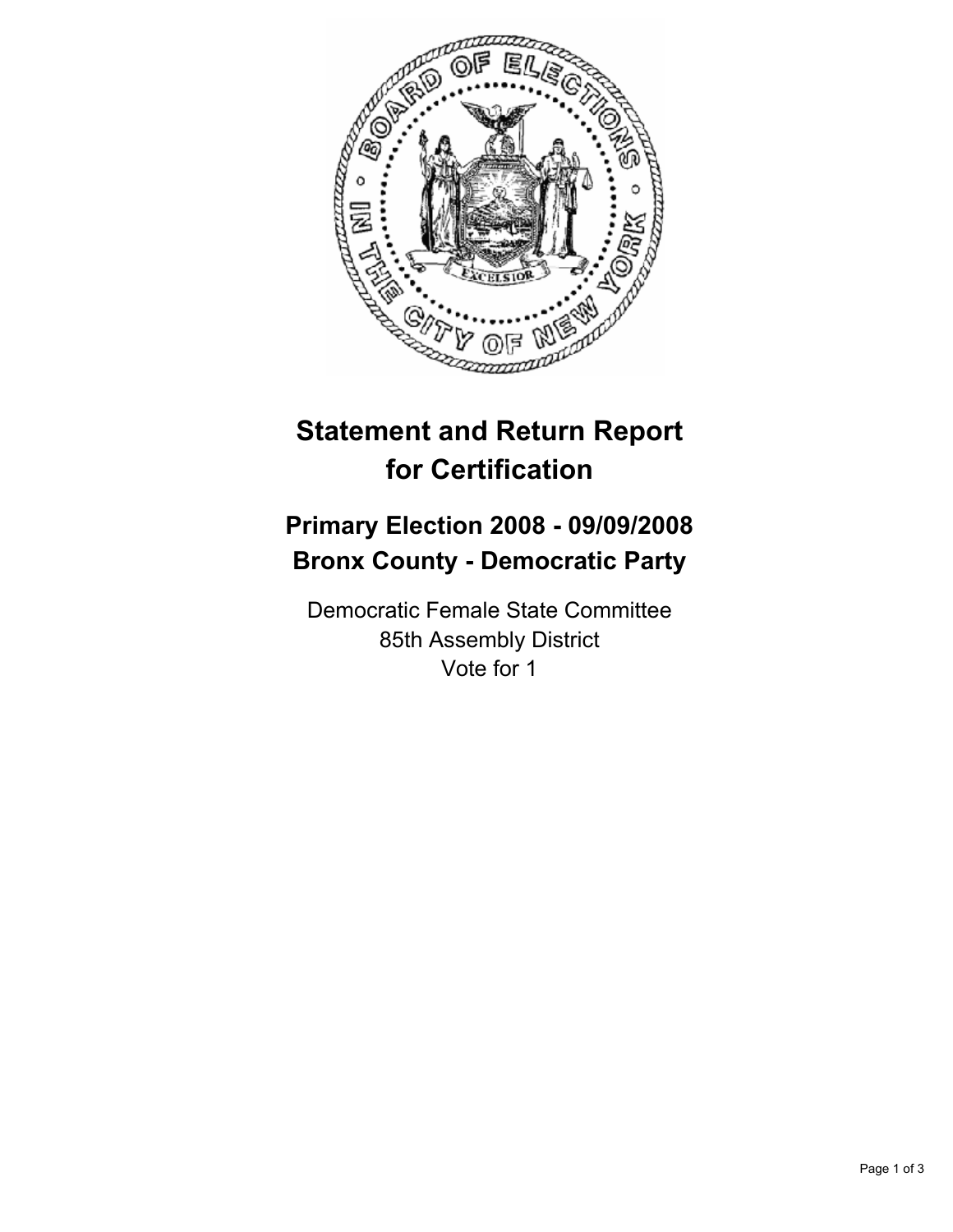

## **Assembly District 85**

| <b>Total Votes</b>           | 2,728 |
|------------------------------|-------|
| <b>CAMELLA PINKNEY-PRICE</b> | 1,444 |
| CARMEN HERNANDEZ             | 1,284 |
| AFFIDAVIT                    | 257   |
| ABSENTEE/MILITARY            | 98    |
| <b>EMERGENCY</b>             | 13    |